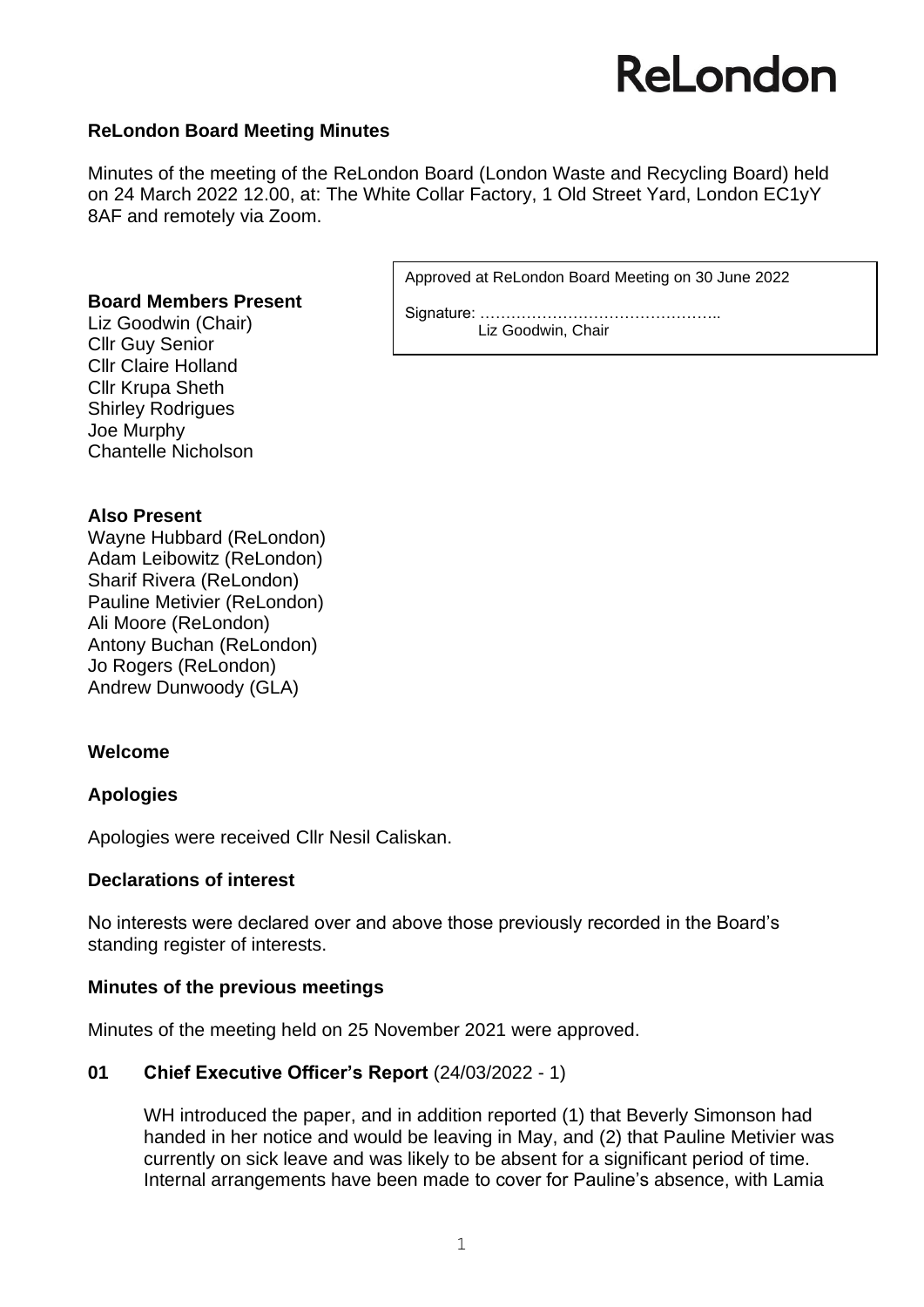# **ReLondon**

Sbiti and Andrea Charlson 'acting up' to cover some of her responsibilities, as well as other members of the SMT taking on some additional responsibilities.

The relatively high turn-over of staff in recent months was noted, though it was acknowledged that there is no evidence that this is dissimilar to the situation for many other employers at the present time.

The Board noted the updates presented in the paper.

### **02 Business plan, budget, and delivery plan 2022-23** (24/03/22 – 2)

WH introduced the paper and added that, in addition, ReLondon had been asked to participate in consortium bid for a Horizon 2020 project to develop digital solutions which will increase preparedness to tackle the circular economy and climate change in public services. If successful, ReLondon will be involved the development of two core digital platforms: a 'circular city platform' to help local authorities define, track and implement their circular economy strategy, and a 'circular market platform' to facilitate circular opportunities. If the bid is successful, as the timeline of the proposal will be beyond the timescale of the current ReLondon business plan, this will require formal approval by the Board.

The Board:

- Noted 2020-25 Business Plan would not be amended and remains the ReLondon Business Plan for the period 2022-23.
- Approved the proposed 2022-23 Budget as presented, noting there may be some non-significant amendments arising due to accruals from 2021-22.
- Approved the 2022-23 Delivery Plan (Appendix 3).

### **03 Circular Economy Week**

AM gave a presentation on preparations for Circular Economy Week 2022 (slides available on request).

The Board queried the costs of the week, which AM confirmed to be £40k plus staff time. AM explained that sponsors were being sought but she was not confident a lead sponsor would be secured.

### **04 Programmes Updates** (25/11/21 - 3)

The Board noted the updates presented in the paper.

Following a discussion of about the focus of the various communication campaigns and their impact, WH proposed that a general review of all communications activities would be undertaken.